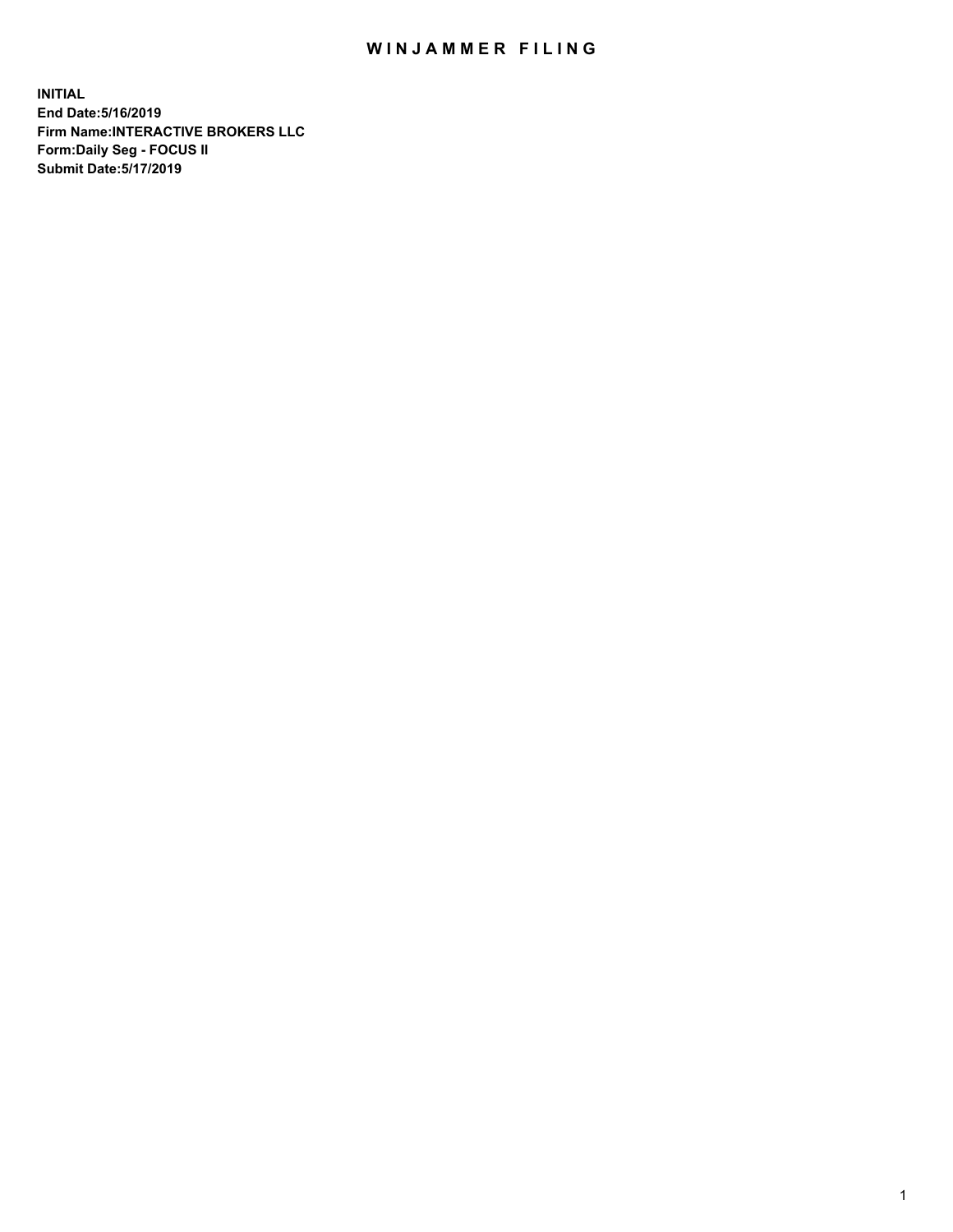**INITIAL End Date:5/16/2019 Firm Name:INTERACTIVE BROKERS LLC Form:Daily Seg - FOCUS II Submit Date:5/17/2019 Daily Segregation - Cover Page**

|    | Name of Company                                                                   | <b>INTERACTIVE BROKERS LLC</b>        |
|----|-----------------------------------------------------------------------------------|---------------------------------------|
|    | <b>Contact Name</b>                                                               | James Menicucci                       |
|    | <b>Contact Phone Number</b>                                                       | 203-618-8085                          |
|    | <b>Contact Email Address</b>                                                      | jmenicucci@interactivebrokers.c<br>om |
|    | FCM's Customer Segregated Funds Residual Interest Target (choose one):            |                                       |
|    | a. Minimum dollar amount: ; or                                                    | $\overline{\mathbf{0}}$               |
|    | b. Minimum percentage of customer segregated funds required:% ; or                | $\overline{\mathbf{0}}$               |
|    | c. Dollar amount range between: and; or                                           | 155,000,000 245,000,000               |
|    | d. Percentage range of customer segregated funds required between:% and%.         | 0 <sub>0</sub>                        |
|    | FCM's Customer Secured Amount Funds Residual Interest Target (choose one):        |                                       |
|    | a. Minimum dollar amount: ; or                                                    |                                       |
|    | b. Minimum percentage of customer secured funds required:%; or                    | $\frac{0}{0}$                         |
|    | c. Dollar amount range between: and; or                                           | 80,000,000 120,000,000                |
|    | d. Percentage range of customer secured funds required between:% and%.            | 0 <sub>0</sub>                        |
|    | FCM's Cleared Swaps Customer Collateral Residual Interest Target (choose one):    |                                       |
|    | a. Minimum dollar amount: ; or                                                    |                                       |
|    | b. Minimum percentage of cleared swaps customer collateral required:% ; or        | $\frac{0}{0}$                         |
|    | c. Dollar amount range between: and; or                                           | 0 <sub>0</sub>                        |
|    | d. Percentage range of cleared swaps customer collateral required between:% and%. | 0 <sub>0</sub>                        |
| 8. | <b>Broker Dealer Requirement</b>                                                  | $0$ [8061]                            |
|    | Attach supporting documents                                                       |                                       |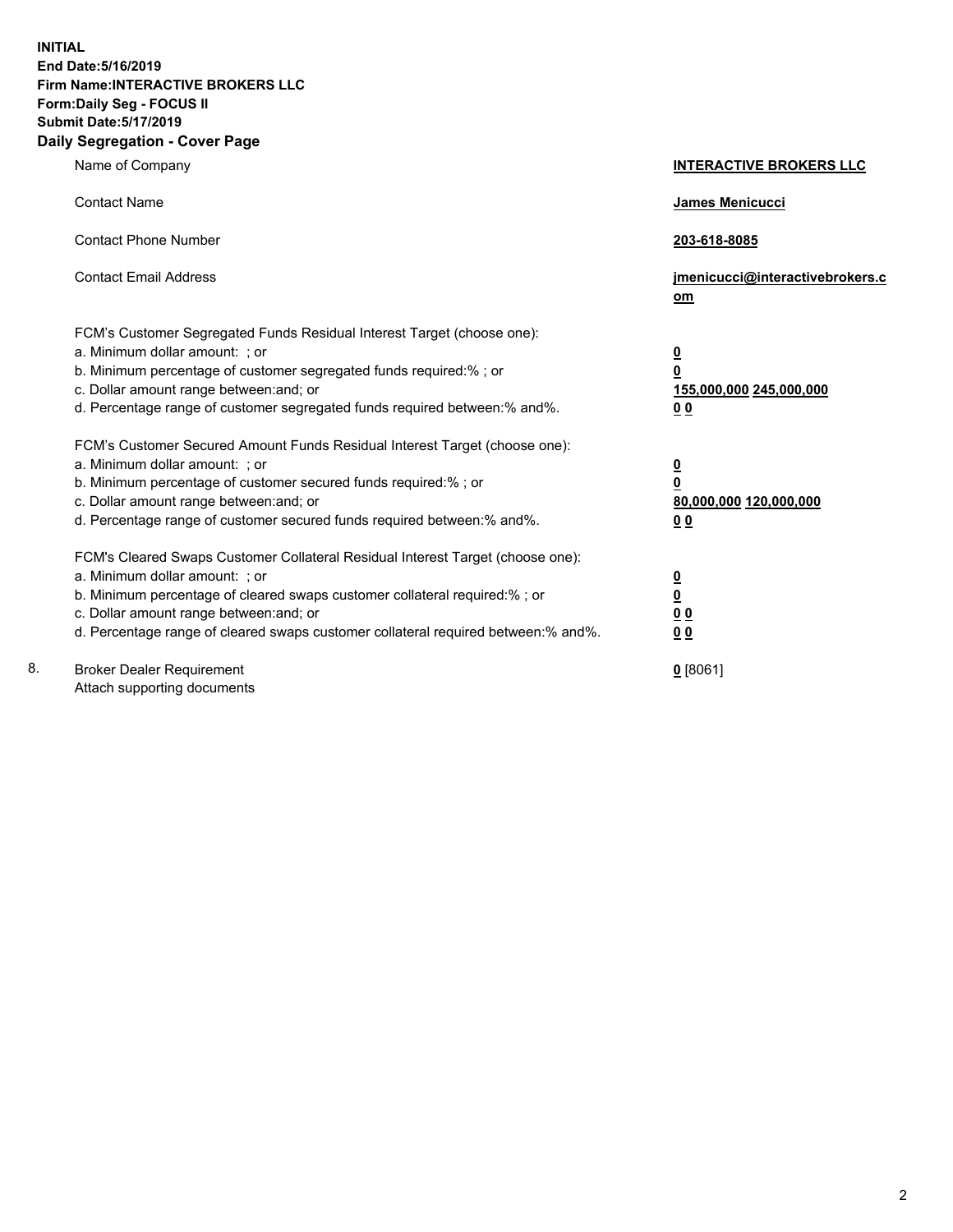## **INITIAL End Date:5/16/2019 Firm Name:INTERACTIVE BROKERS LLC Form:Daily Seg - FOCUS II Submit Date:5/17/2019 Daily Segregation - Secured Amounts**

|     | Daily Segregation - Secured Aniounts                                                                       |                                                 |
|-----|------------------------------------------------------------------------------------------------------------|-------------------------------------------------|
|     | Foreign Futures and Foreign Options Secured Amounts                                                        |                                                 |
|     | Amount required to be set aside pursuant to law, rule or regulation of a foreign                           | $0$ [7305]                                      |
|     | government or a rule of a self-regulatory organization authorized thereunder                               |                                                 |
| 1.  | Net ledger balance - Foreign Futures and Foreign Option Trading - All Customers                            |                                                 |
|     | A. Cash                                                                                                    | 438,826,733 [7315]                              |
|     | B. Securities (at market)                                                                                  | $0$ [7317]                                      |
| 2.  | Net unrealized profit (loss) in open futures contracts traded on a foreign board of trade                  | 4,550,440 [7325]                                |
| 3.  | Exchange traded options                                                                                    |                                                 |
|     | a. Market value of open option contracts purchased on a foreign board of trade                             | 64,518 [7335]                                   |
|     | b. Market value of open contracts granted (sold) on a foreign board of trade                               | -25,304 [7337]                                  |
| 4.  | Net equity (deficit) (add lines 1.2. and 3.)                                                               | 443,416,387 [7345]                              |
| 5.  | Account liquidating to a deficit and account with a debit balances - gross amount                          | 19,333 [7351]                                   |
|     | Less: amount offset by customer owned securities                                                           | 0 [7352] 19,333 [7354]                          |
| 6.  | Amount required to be set aside as the secured amount - Net Liquidating Equity                             | 443,435,720 [7355]                              |
|     | Method (add lines 4 and 5)                                                                                 |                                                 |
| 7.  | Greater of amount required to be set aside pursuant to foreign jurisdiction (above) or line                | 443,435,720 [7360]                              |
|     | 6.                                                                                                         |                                                 |
| 1.  | FUNDS DEPOSITED IN SEPARATE REGULATION 30.7 ACCOUNTS<br>Cash in banks                                      |                                                 |
|     | A. Banks located in the United States                                                                      |                                                 |
|     | B. Other banks qualified under Regulation 30.7                                                             | 75,469,330 [7500]<br>0 [7520] 75,469,330 [7530] |
| 2.  | Securities                                                                                                 |                                                 |
|     | A. In safekeeping with banks located in the United States                                                  | 412,853,180 [7540]                              |
|     | B. In safekeeping with other banks qualified under Regulation 30.7                                         | 0 [7560] 412,853,180 [7570]                     |
| 3.  | Equities with registered futures commission merchants                                                      |                                                 |
|     | A. Cash                                                                                                    | $0$ [7580]                                      |
|     | <b>B.</b> Securities                                                                                       | $0$ [7590]                                      |
|     | C. Unrealized gain (loss) on open futures contracts                                                        | $0$ [7600]                                      |
|     | D. Value of long option contracts                                                                          | $0$ [7610]                                      |
|     | E. Value of short option contracts                                                                         | 0 [7615] 0 [7620]                               |
| 4.  | Amounts held by clearing organizations of foreign boards of trade                                          |                                                 |
|     | A. Cash                                                                                                    | $0$ [7640]                                      |
|     | <b>B.</b> Securities                                                                                       | $0$ [7650]                                      |
|     | C. Amount due to (from) clearing organization - daily variation                                            | $0$ [7660]                                      |
|     | D. Value of long option contracts                                                                          | $0$ [7670]                                      |
|     | E. Value of short option contracts                                                                         | 0 [7675] 0 [7680]                               |
| 5.  | Amounts held by members of foreign boards of trade                                                         |                                                 |
|     | A. Cash                                                                                                    | 75,225,095 [7700]                               |
|     | <b>B.</b> Securities                                                                                       | $0$ [7710]                                      |
|     | C. Unrealized gain (loss) on open futures contracts                                                        | 3,417,317 [7720]                                |
|     | D. Value of long option contracts                                                                          | 64,518 [7730]                                   |
|     | E. Value of short option contracts                                                                         | -25,304 [7735] 78,681,626 [7740]                |
| 6.  | Amounts with other depositories designated by a foreign board of trade                                     | 0 [7760]                                        |
| 7.  | Segregated funds on hand                                                                                   | $0$ [7765]                                      |
| 8.  | Total funds in separate section 30.7 accounts                                                              | 567,004,136 [7770]                              |
| 9.  | Excess (deficiency) Set Aside for Secured Amount (subtract line 7 Secured Statement<br>Page 1 from Line 8) | 123,568,416 [7380]                              |
| 10. | Management Target Amount for Excess funds in separate section 30.7 accounts                                | 80,000,000 [7780]                               |
| 11. | Excess (deficiency) funds in separate 30.7 accounts over (under) Management Target                         | 43,568,416 [7785]                               |
|     |                                                                                                            |                                                 |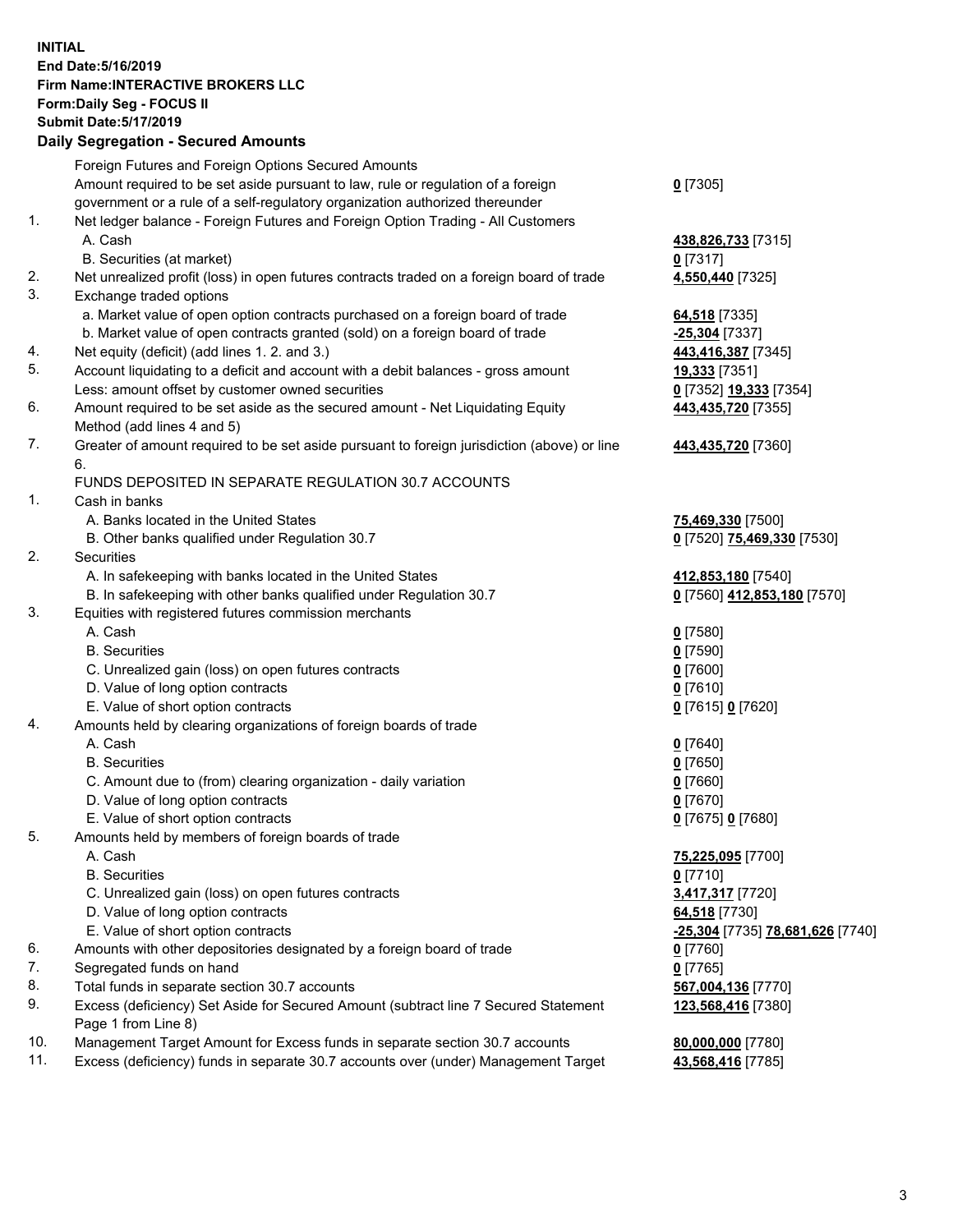**INITIAL End Date:5/16/2019 Firm Name:INTERACTIVE BROKERS LLC Form:Daily Seg - FOCUS II Submit Date:5/17/2019 Daily Segregation - Segregation Statement** SEGREGATION REQUIREMENTS(Section 4d(2) of the CEAct) 1. Net ledger balance A. Cash **3,780,216,588** [7010] B. Securities (at market) **0** [7020] 2. Net unrealized profit (loss) in open futures contracts traded on a contract market **25,437,691** [7030] 3. Exchange traded options A. Add market value of open option contracts purchased on a contract market **148,353,121** [7032] B. Deduct market value of open option contracts granted (sold) on a contract market **-211,020,359** [7033] 4. Net equity (deficit) (add lines 1, 2 and 3) **3,742,987,041** [7040] 5. Accounts liquidating to a deficit and accounts with debit balances - gross amount **1,215,907** [7045] Less: amount offset by customer securities **0** [7047] **1,215,907** [7050] 6. Amount required to be segregated (add lines 4 and 5) **3,744,202,948** [7060] FUNDS IN SEGREGATED ACCOUNTS 7. Deposited in segregated funds bank accounts A. Cash **706,056,684** [7070] B. Securities representing investments of customers' funds (at market) **2,093,603,425** [7080] C. Securities held for particular customers or option customers in lieu of cash (at market) **0** [7090] 8. Margins on deposit with derivatives clearing organizations of contract markets A. Cash **5,298,212** [7100] B. Securities representing investments of customers' funds (at market) **1,253,761,988** [7110] C. Securities held for particular customers or option customers in lieu of cash (at market) **0** [7120] 9. Net settlement from (to) derivatives clearing organizations of contract markets **-9,282,949** [7130] 10. Exchange traded options A. Value of open long option contracts **149,126,837** [7132] B. Value of open short option contracts **-212,038,774** [7133] 11. Net equities with other FCMs A. Net liquidating equity **0** [7140] B. Securities representing investments of customers' funds (at market) **0** [7160] C. Securities held for particular customers or option customers in lieu of cash (at market) **0** [7170] 12. Segregated funds on hand **0** [7150] 13. Total amount in segregation (add lines 7 through 12) **3,986,525,423** [7180] 14. Excess (deficiency) funds in segregation (subtract line 6 from line 13) **242,322,475** [7190] 15. Management Target Amount for Excess funds in segregation **155,000,000** [7194]

16. Excess (deficiency) funds in segregation over (under) Management Target Amount Excess

**87,322,475** [7198]